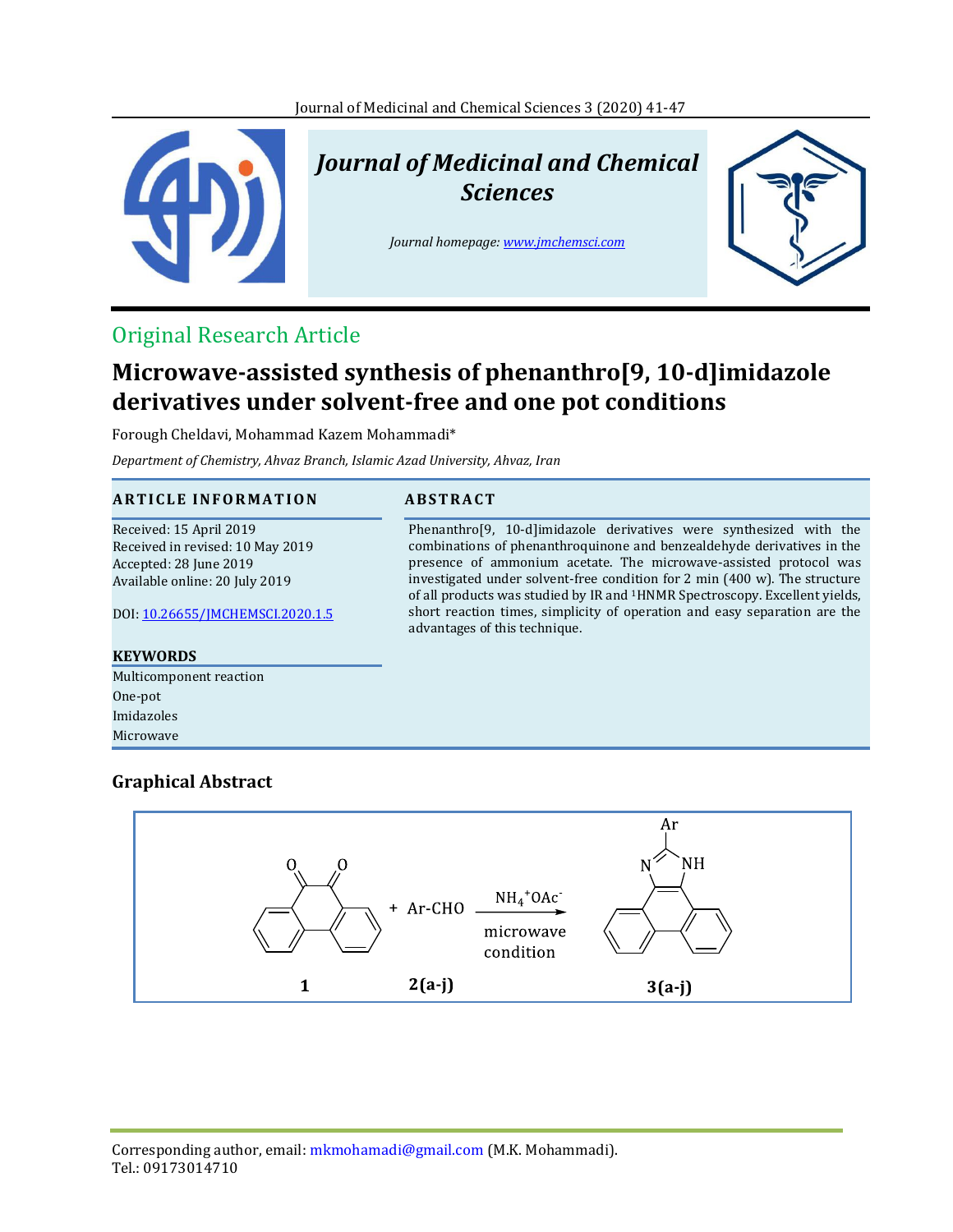### **Introduction**

Imidazole derivatives are an important group of heterocyclic compounds that have excellent biological and chemical properties [\[1\]](#page-5-0). Nowadays these compounds are used in pharmacology, we well. They have different capacity including, anti-bacterial, anti-viral, anti-cancer, and anti-inflammatory [\[2-](#page-1-0)[4\]](#page-6-0). Also, the imidazole ring system is one of the main substructures found in most of natural products and pharmacologically active compounds, such as the hypnotic agent  $[5]$ . Therefore, a great number of synthetic methods have been reported for the synthesis of multi substituted imidazoles [\[6\]](#page-6-2).

Over the last decade, 2, 4, 5-trisubstituted imidazoles have been synthesized using onepot three-component compression of an aldehyde and ammonium acetate with an *α*hydroxy ketone, or an *α*-keto-oxime, or a 1, 2 dicarbonyl compound by using various catalyst such as ionic liquids [\[7,](#page-6-3) [8\]](#page-6-4), Lewis acids [\[9,](#page-6-5) [10\]](#page-6-6), protic acids [\[11-](#page-6-7)[13\]](#page-6-8), and other catalysts [\[14](#page-6-9)[-17\]](#page-6-10). However, most of these methodologies are associated with low yields, high temperature requirement, longer reaction time, highly acidic conditions, use of expensive reagents and catalysts, requirement of large amount of catalysts, use of harmful solvents, formation of toxic wastes and tedious work-up [\[8\]](#page-6-4).

Microwave processing is a relatively new development in materials processing. Ability of microwaves to couple energy directly to the

<span id="page-1-0"></span>material is the primary advantage of the microwave processing as compared to conventional techniques. The volumetric heating ability of microwaves allows for more rapid, uniform heating, decreased processing time, and often enhanced material properties. The application of microwave heating to the manufacturing of ceramic and polymeric materials has the potential to improve the quality and reduce the manufacturing costs. Understanding the electromagnetic fields, microwave/material interaction, material transformations, and heat transfer is essential for optimizing the process. There have been many studies reported the microwave effects related to both processing of ceramic and polymeric composites, and there continues to be debate as to the existence of these ''effects''. Clearly, the application of microwave and radio frequencies for processing of materials can have advantages over traditional heat transfer. In the past decade, there has been significant advancement in the understanding of microwaves for the processing of materials, but more research must be conducted to have a full understanding of the process [\[18](#page-6-11)[-20\]](#page-6-12).

The main advantages of microwave heating in mineral processes include non-contact heating, energy transfer, not heat transfer, rapid heating, material selective heating, volumetric heating, quick start-up and stopping, heating starts from interior of body, and higher level of safety and automation.

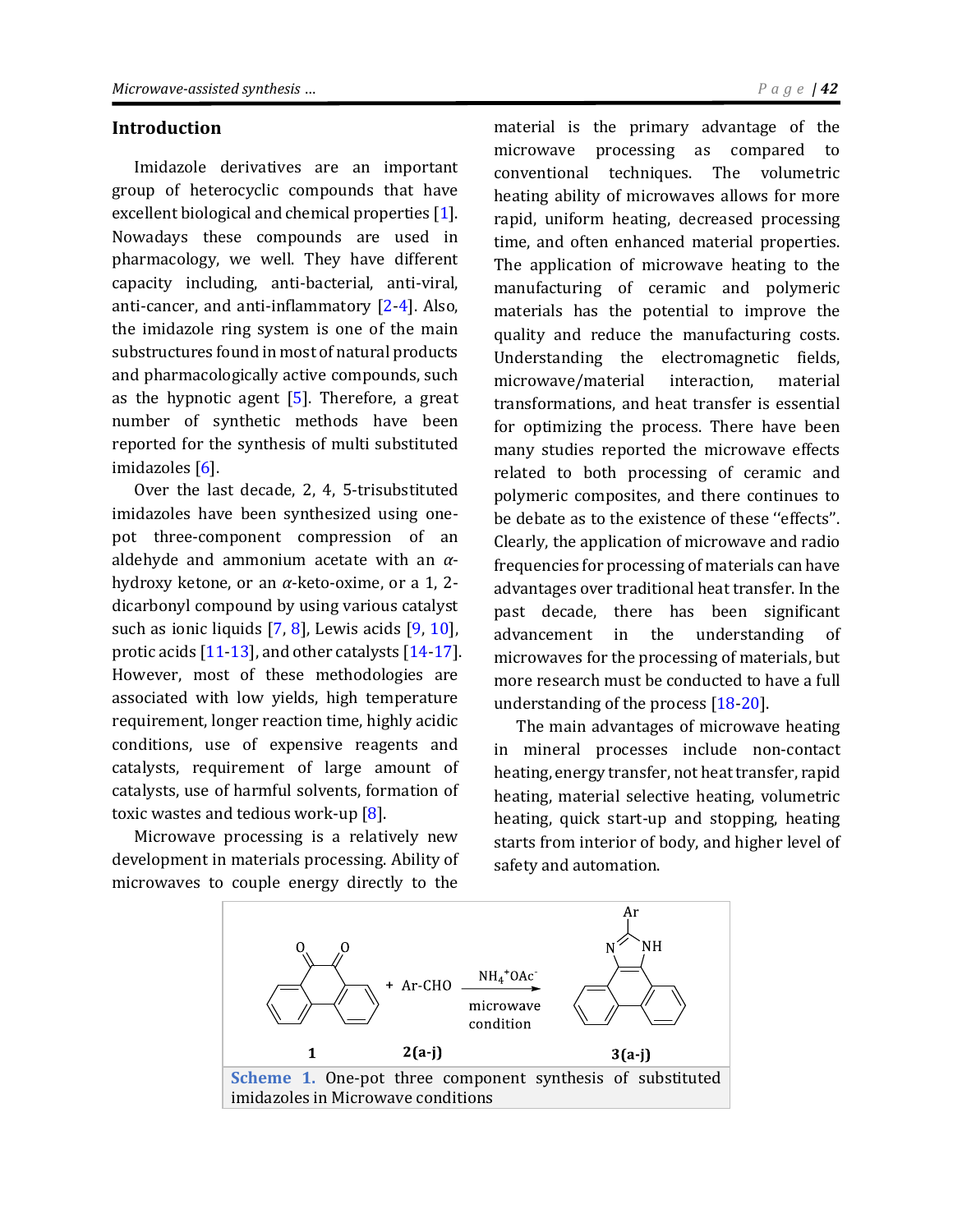In this study we report the synthesis of phenanthro imidazole derivatives (**3a–j**) *via* a one-pot three-component condensation of [9, 10]-phenanthroquinone (**1**), aromatic aldehydes (**2a-j**), and ammonium acetate in microwave conditions.

#### **Materials and Methods**

All materials and reagents were purchased from Merck and Aldrich and utilized with no more purification. Melting point was measured using an Electro thermal type 9100 melting point apparatus. The IR spectra were recorded using a Thermo Nicolet AVATAR-370 FT-IR spectrophotometer. A Bruker DRX250 spectrometer was employed to obtain the <sup>1</sup>HNMR spectra. The reactions were investigated under Microwave Synthesis type MILESTONE conditions.

# *Typical procedure for synthesis of phenanthro imidazole derivatives in microwave condition*

A mixture of aldehyde (1mmol), [9, 10] phenanthroquinone (1 mmol), ammonium acetate (2.5 mmol) were stirred. The resulted mixture was put in the microwave for described conditions (at 80 °C and 400 watts, 2 min). At the end of the reaction (the reaction progress was monitored by TLC using *n*-hexan:ethyl acetat as an eluent solution) the sediment was separation with filtering, and the solid product was washed with cold water  $(3\times20 \text{ cm}^3)$ , and recrystallized in ethanol to provide pure product. After cooling, the filtration of mixture was filtered; then, it was dried in Oven for 1 hour at 100 °C. The weight of the dried product was taken with the balance and the melting point was taken from the sample.

#### *Analytical data for selected compounds*

*2-(4-Nitrophenyl)-1H-phenanthro[9, 10 d]imidazole* **(3b)**

Yellow crystal, m.p.= $316^{\circ}$ C. IR (KBr):  $\bar{v}$ =3260  $(N-H)$ , 1591 (C=N), 1536 (NO<sub>2</sub>), 1450(C=C),  $1383(NO<sub>2</sub>)$  cm<sup>-1</sup>. <sup>1</sup>HNMR (250 MHz, DMSO-d<sub>6</sub>): δ=7.63-8.83(m, 12 H, Ar-H), 13.80 (s, 1H, NH) ppm.

### *2-(2-Chlorophenyl)-1H-phenanthro[9, 10 d]imidazole* **(3e)**

Yellow crystal, m.p.=232-234°C. IR (KBr):  $\bar{v}$ =3435 (N-H), 1594 (C=N), 1450 (C=C) cm<sup>-1</sup>. <sup>1</sup>HNMR (250 MHz, DMSO-d<sub>6</sub>): δ = 7.37-8.88 (m, 12H, Ar-H), 13.57 (s, 1H, NH) ppm.

# *2-(4-Cyano)-1H-phenanthro[9, 10-d]imidazole* (**3d**)

Yellow crystal, m.p.=228-230°C. IR (KBr):  $\bar{v}$ =3432 (N-H), 1592 (C=N), 1673 (C=C) cm<sup>-1</sup>. <sup>1</sup>HNMR (250 MHz, DMSO-d<sub>6</sub>): δ=5.11 (s, 2H, CH2), 7.16-8.83 (m, 17 H, Ar-H), 9.83 (s, 1H, NH) ppm.

*2-(3- Nitrophenyl)-1H-phenanthro[9, 10 d]imidazole* (**3c**)

Yellow crystal, m.p.=269-271°C. IR (KBr):  $\bar{v}$ =3212 (N-H), 1591 (C=N), 1562 (C=C) cm<sup>-1</sup>. <sup>1</sup>HNMR (250 MHz, DMSO-d<sub>6</sub>): δ=2.08 (s, 3H, CH3), 7.28-8.82 (m, 12H, Ar-H), 10.17 (s, 1H, NH), 13.40 (s, 1H, NH) ppm.

## *2-(4-Boromophenyl)-1H-phenanthro[9,10 d]imidazole*(**3i**)

Yellow crystal, m.p.=228-230°C. IR (KBr):  $\bar{v}$ =3260 (N-H), 1595 (C=N), 1670 (C=C) cm<sup>-1</sup>. <sup>1</sup>HNMR (250 MHz, DMSO-d<sub>6</sub>): δ=7.61-8.85(m, 12 H, Ar-H), 13.80 (s, 1H, NH) ppm.

### *2-(4-methylphenyl)-1H-phenanthro[9, 10 d]imidazole*(**3h**)

Yellow crystal, m.p.=290-292°C. IR (KBr):  $\bar{v}$ =3350 (N-H), 1590 (C=N), 1665 (C=C) cm<sup>-1</sup>.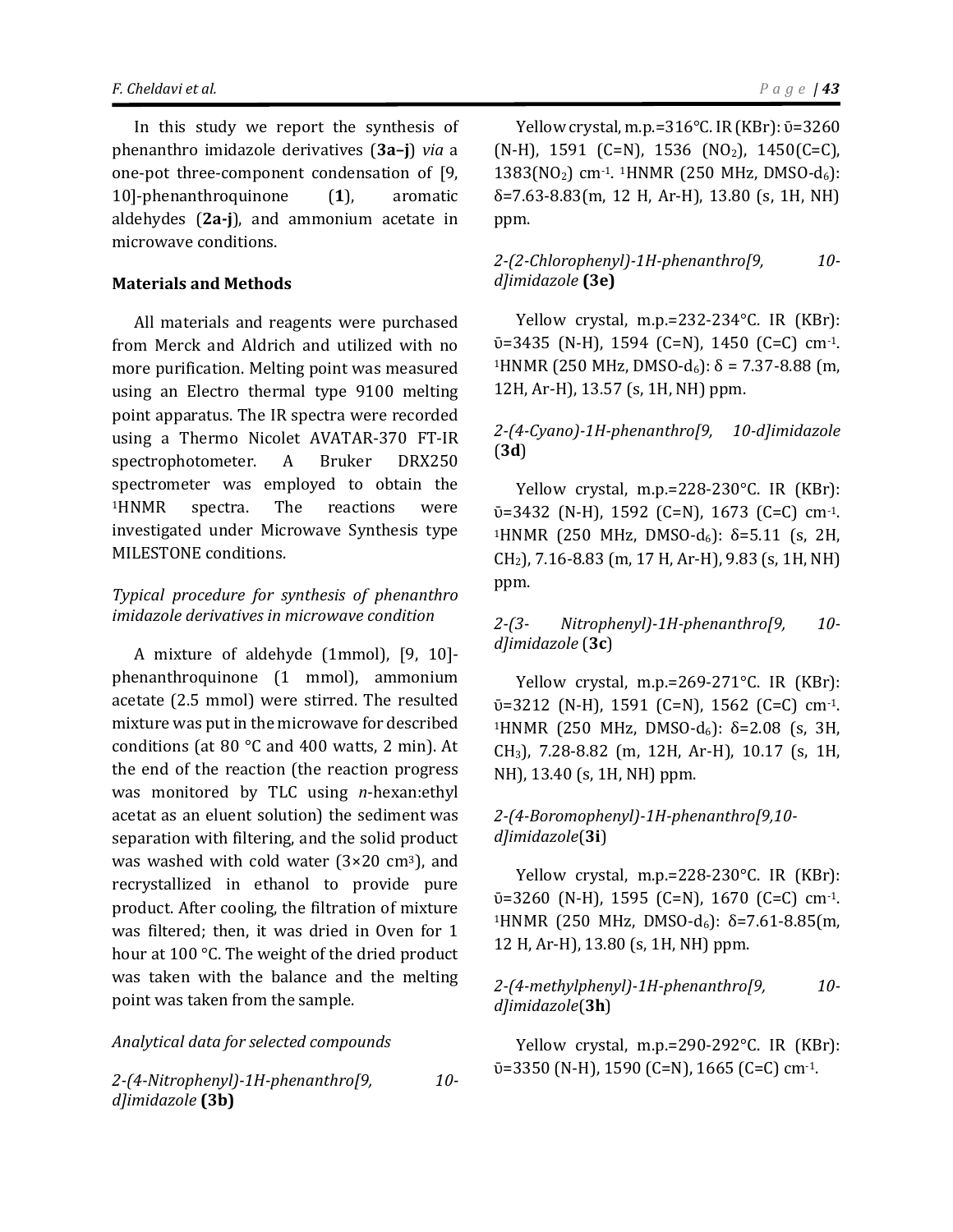<sup>1</sup>HNMR (250 MHz, DMSO-d<sub>6</sub>): δ=7.60-8.79(m, 12 H, Ar-H), 13.80 (s, 1H, NH), 3.12 (s, 1H, NH) ppm.

#### **Results and Discussion**

Substituents with pi bonds to electronegative atoms  $(-C=0, -NO<sub>2</sub>)$  adjacent to the pi system are electron withdrawing groups (EWG)-they deactivate the aromatic ring by decreasing the electron density on the ring through a resonance withdrawing effect. Alkyl substituents  $(-CH_3, -CH_2CH_3)$  are also electron donating groups – they activate the aromatic ring by increasing the electron density on the ring through an inductive donating effect.

In benzaldehyde, the carbonyl group is an electron withdrawing group, so the carbonyl group pulls the electron from the electron-rich benzene ring. The electron-withdrawing groups such as Cyano (CN), Nitro  $NO<sub>2</sub>$ ), and halogens activated the carbonyl group of aromatic ring. As a result, aromatic ring became an affective attack of groups congaing nitrogen. For instance, in this study, aldehydes that had the electronwithdrawing substituent reacted effectively with ammonium acetate and electrophile (NH4OAC) attack on the carbonyl group of benzaldehyde simply. Other groups like electron donating such as methyl  $(-CH<sub>3</sub>)$  and methoxy  $(-OCH<sub>3</sub>)$  weakens the activity of the carbonyl group of aromatic ring of benzaldehyde, therefore, the aromatic ring with Electron-Donating Substituents that does not affect the attack of ammonium acetate well. In all cases, that was confirmed. In all reactions that benzaldehyde was carried electron withdrawing group, products were produced with high-yield (80-95%) but reactions that had Electron-Donating Substituents Products were produced at a lower yield (70-80%).

After optimizing the reaction conditions, we prepared a range of imidazole derivatives [\(Table 4\)](#page-5-1). In all cases, aldehydes reacted effectively with either electron-donating (entries 7-10) or electron-withdrawing (entry 2-4) groups and provided the estimated products in good to yields.

| Table 1. One-pot three component synthesis of substituted imidazoles. |                                      |         |               |                                            |  |
|-----------------------------------------------------------------------|--------------------------------------|---------|---------------|--------------------------------------------|--|
| Entry                                                                 | Ar                                   | Product | Yield $(\% )$ | m.p. $(^{\circ}C)$<br>Found/reported[Ref.] |  |
| 1                                                                     | $C_6H_5$                             | 3a      | 89            | 286-288/>300[17]                           |  |
| 2                                                                     | $4-NO_2C_6H_4$                       | 3b      | 92            | $>300$ [17]                                |  |
| 3                                                                     | $3-NO_2C_6H_4$                       | 3c      | 89            | 269-271/278-280[13]                        |  |
| 4                                                                     | $4$ -CNC <sub>6</sub> H <sub>4</sub> | 3d      | 86            | $>300$ [17]                                |  |
| 5                                                                     | $2-CIC6H4$                           | 3e      | 87            | 232-234/236-237[17]                        |  |
| 6                                                                     | $4-CIC6H4$                           | 3f      | 94            | 268-270/263-265[13]                        |  |
| 7                                                                     | $4-MeOC6H4$                          | 3g      | 83            | 258-260/265-267[13]                        |  |
| 8                                                                     | $4-MeC6H4$                           | 3h      | 84            | 290-292/292-294[13]                        |  |
| 9                                                                     | $4-BrC_6H_4$                         | 3i      | 68            | 228-230/new                                |  |
| 10                                                                    | $2-NO_2C_6H_4$                       | 3j      | 74            | 246-248/new                                |  |

a. Reaction conditions: aldehyde (1mmol), [9, 10]phenanthraquinone (1mmol), ammonium acetate (2.5 mmol) at microwave condition

The mechanism of the reaction was proposed in [Scheme 2.](#page-4-0) Ammonia molecules obtained from ammonium acetate.

 $NH_4OAc \rightleftharpoons NH_3 + HOAc$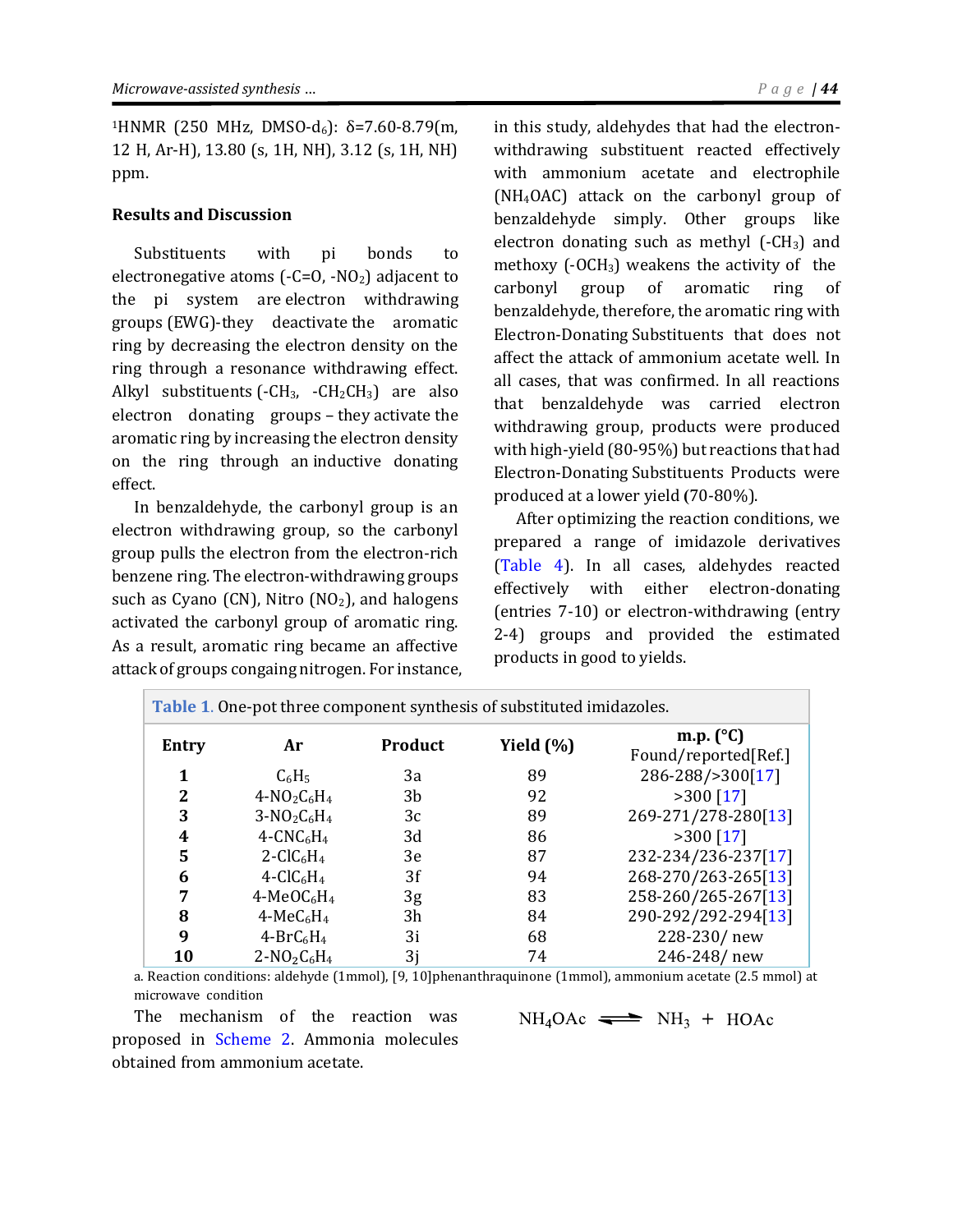

# <span id="page-4-0"></span>**Examination of the effects of temperature, power, time on the synthesis of the three – substituted phenanthro derivatives of imidazole in microwave conditions**

For optimization, we selected 3-nitro phenanthro imidazole derivative as a sample. To investigate the effects of temperature, time, and power in microwave conditions on chemical reactions, we changed one of the variables in each reaction, and examined the results separately.

Three separate reactions with constant power of 400 W and 2 min were defined by the temperature variable for the microwave system. The first reaction synthesized at  $70^{\circ}$ C, the second reaction was investigated at 80 °C and the third reaction at 90 °C. The results are presented in [Table 2.](#page-4-1)

<span id="page-4-1"></span>

| <b>Table2.</b> Optimization results in temperature variable |                     |            |           |                  |  |
|-------------------------------------------------------------|---------------------|------------|-----------|------------------|--|
| m.p. (°C)                                                   | Sediment weight (g) | Time (min) | Power (w) | Temperature (°C) |  |
| 271                                                         | 0.12                |            | 400       | 70               |  |
| 268                                                         | 0.12                |            | 400       | 80               |  |
| 273                                                         | 0.12                |            | 400       | 90               |  |

In the next step, power has been studied as the main variable. The reaction mixture was investigated at a constant temperature and time, and three different powers (400, 450, and 500 W). In all three cases, the product structure was

confirmed by the IR spectra and the measurements of the melting point. The results are shown i[n Table 3.](#page-5-2)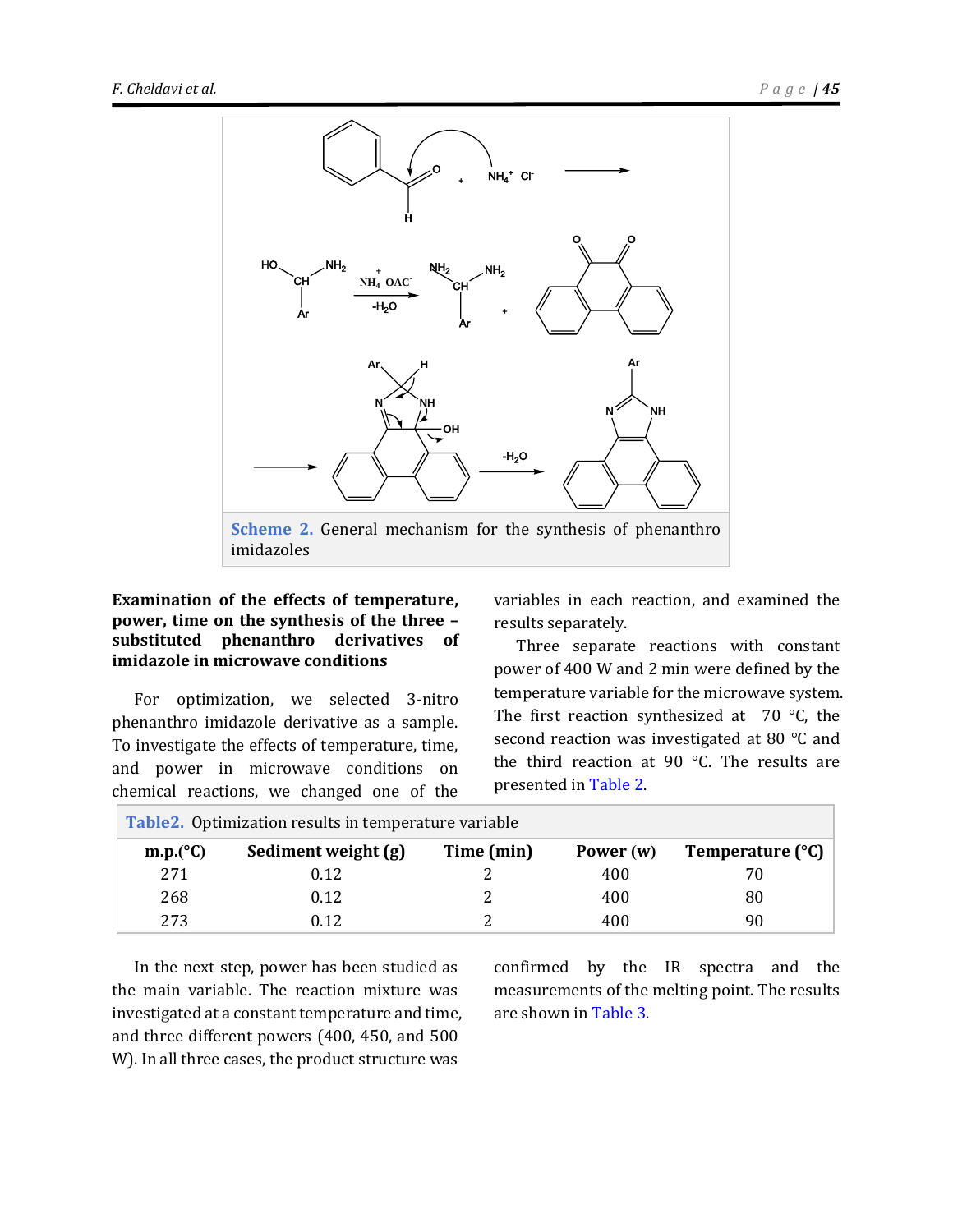<span id="page-5-2"></span>

| Table 3. Optimization results in power variable |                          |           |             |                    |  |
|-------------------------------------------------|--------------------------|-----------|-------------|--------------------|--|
| $\mathbf{m}.\mathbf{p}$ (°C)                    | Sediment<br>weight $(g)$ | Time(min) | Power $(w)$ | Temp $(^{\circ}C)$ |  |
| 269                                             | 0.11                     | 2         | 400         | 80                 |  |
| 272                                             | 0.10                     |           | 450         | 80                 |  |
| 275                                             | 0.11                     |           | 500         | 80                 |  |

The first reaction was investigated in the four-minute round, the second in the fourminute round and the third reaction in the fourminute round with the constant power of 400 W and the constant temperature of 80 °C in

microwave conditions. In all cases, the product was formed and the product structure was confirmed by the IR spectra and melting point. The results obtained are observed in the following table.

<span id="page-5-1"></span>

| <b>Table 4. Optimization results in time variable</b> |                       |            |             |                   |  |
|-------------------------------------------------------|-----------------------|------------|-------------|-------------------|--|
| $\mathbf{m}.\mathbf{p}$ .(°C)                         | Sediment<br>weight(g) | Time (min) | Power $(w)$ | $Temp(^{\circ}C)$ |  |
| 273                                                   | 0.13                  |            | 400         | 80                |  |
| 270                                                   | 0.14                  | 3          | 400         | 80                |  |
| 268                                                   | 0.13                  |            | 400         | 80                |  |

In the changes applied in all reactions that were done separately, the obtained IR spectra and sediment weight were identical. These results shown that products are formed by the same yield. Therefore, it can be concluded that the optimal conditions for formation of the three – substituted imidazole derivatives of imidazole are the temperature of 70 ˚C, the power of 400 W, and the time of 2 min.

#### **Conclusion**

The results showed that we could benefit from one pot synthesis for the preparation of substituted imidazoles through threecomponent condensation of aldehydes, [9, 10] phenanthroquinone and ammonium acetate in Microwave conditions. Excellent yields, short reaction times, simplicity of operation, and easy separation are the several advantages of this technique. The results showed that the optimal conditions for formation of phenanthro derivative of imidazole are the temperature of 70 °C, the power of 400 W, and the time of 2 min.

#### **Acknowledgment**

The authors are grateful to Islamic Azad University, Ahvaz Branch for its financial support.

#### **References**

<span id="page-5-0"></span>[1]. (a) Joule J.A., Mills K., *Heterocyclic Chemistry*. *5th* ed., John Wiley & Sons: Chichester; 2010, p 455 (b) Heravi M., Hamidi H., Karimi N., Amouchi A., *Adv. J. Chem. A.,* 2018, **1**:1 (c) Khan M., Parmar D., Bhatt H. *Asian J. Green Chem.,* 2019, in press (d) Sajjadifar S., Arzehgar Z., Ghayuri A., *J. Chin. Chem. Soc.,* 2018, **65**:205 [2]. Zhang L., Peng X.M., Damu G.L.V., R.X. Geng, Zhou *C.H. Med. Res. Rev.* 2014, **34**: 340 [3]. Wittine K., Stipkovic Babic M., Makuc D., Plavec J., Kraljevic S., Sedic M., Paveli K., Leyssen Neyts P.J., Balzarini Mintas J.M. *Bioorg. Med. Chem*., 2012, **20**: 3675